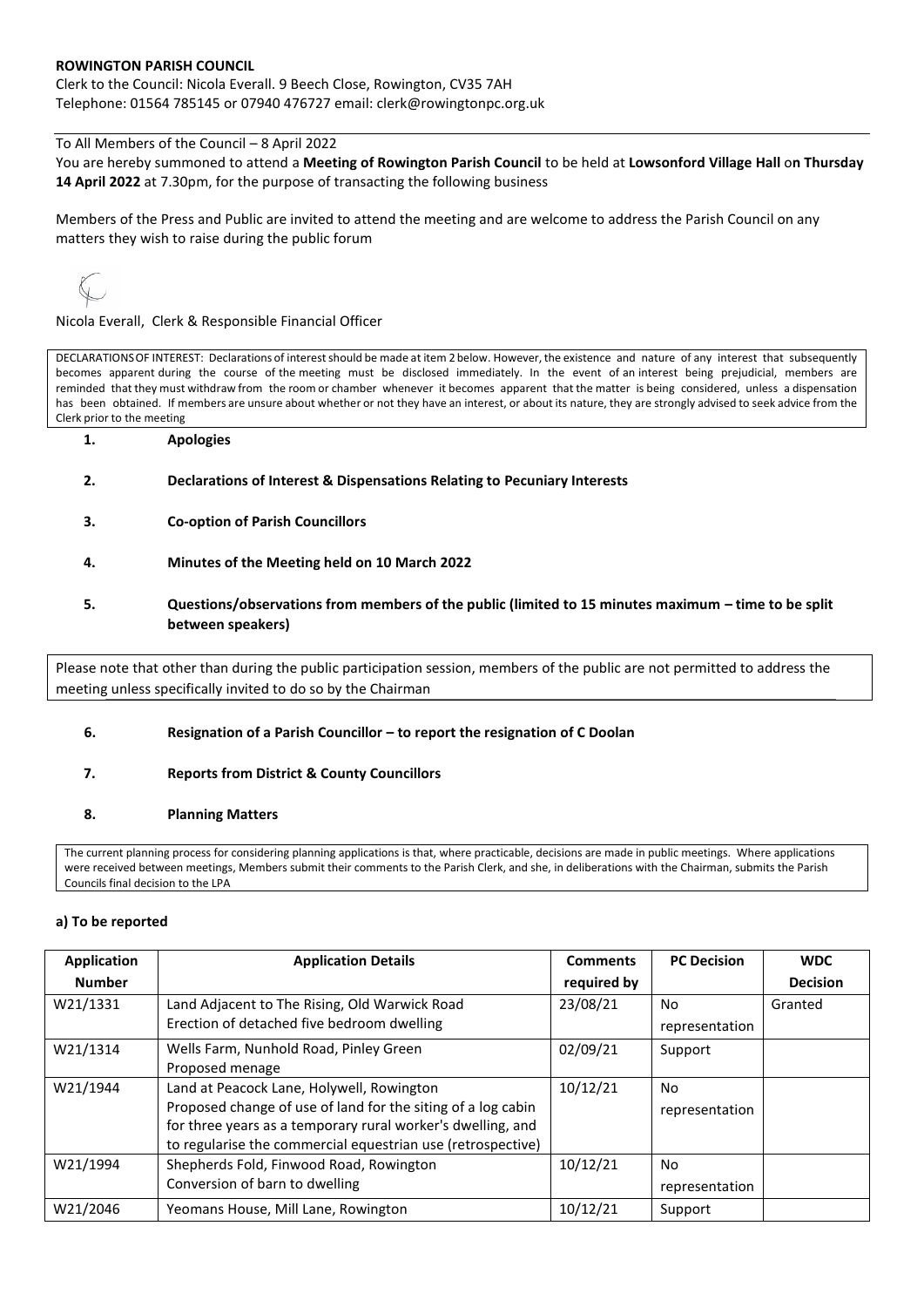|          | Proposed erection of replacement outbuilding with home<br>office and gym on first floor                                                                                                                                                                                                                                                         |          |         |  |
|----------|-------------------------------------------------------------------------------------------------------------------------------------------------------------------------------------------------------------------------------------------------------------------------------------------------------------------------------------------------|----------|---------|--|
| W21/2075 | The Barn, High Cross Lane, High Cross, Shrewley<br>Change of use from residential annexe to independent<br>dwelling                                                                                                                                                                                                                             | 28/01/22 | Support |  |
| W22/0365 | Weavers Cottage, High Cross Lane,<br>Erection of proposed single storey orangery replacing<br>existing conservatory. Erection of single storey front<br>extension. Proposed reconstruction of existing ground and<br>first floor extensions to the rear of the original dwellings<br>(approved under applications ref<br>W83/0792 and W84/0625) | 08/04/22 | Support |  |

## **b) The following planning matters to be considered and decided:**

| W21/2179             | The Paddocks, Shrewley Road, Shrewley<br>Erection of lunging pen and menage. Formation of<br>new vehicular access with parking and erection of a<br>gated entrance with fencing                                                                             | 28/04/22 |  |
|----------------------|-------------------------------------------------------------------------------------------------------------------------------------------------------------------------------------------------------------------------------------------------------------|----------|--|
| W22/0161             | Ednam Meadow, The Cumsey, Pinley Green<br>Replacement two storey dwelling along with the<br>removal of an<br>existing container from the application site                                                                                                   | 27/04/22 |  |
| W22/0270             | Poundley End, Rookery Lane, Lowsonford<br>Application for Prior Approval under Schedule 2, Part<br>3, Class Q, (a) and (b) for proposed change of use of<br>agricultural building to a dwelling house (Use Class C3)<br>and associated external alterations | 15/04/22 |  |
| W22/0299LB &<br>0298 | 2 Kingswood Cottages, Old Warwick Road, Lapworth<br>Erection of proposed first floor rear extension over<br>existing flat roof extension. Erection of single storey<br>rear extension. Installation of two sun pipes to roof                                | 21/04/22 |  |

## **c) Appeals**

Barn at Little Manor Farm Barn, Manor Lane, Pinley Green, Warwick, CV35 8NH - Description of development: Replacement tractor and equipment shed with new timber framed tractor and machinery shed with additional first floor storage, bat loft, and owl and swallow boxes for biodiversity. Application Reference: W/21/1355 Appellant's name: Mr A Townsend. Appeal reference: APP/T3725/W/22/3290377 Appeal start date: 16/03/2022

Appeal Ref: APP/T3725/W/21/3280163 The Lyons Farm House, Rowington Green, Rowington CV35 7DB. The appeal is made under section 78 of the Town and Country Planning Act 1990 against a refusal to grant outline planning permission. The appeal is made by David Barton of David G Barton Ltd against the decision of Warwick District Council. The application Ref W/20/1888, dated 14 November 2020, was refused by notice dated 22 May 2021. Decision - The appeal is dismissed

# **d) Signage on Warwick Road relating to land acquired for a Temple**

| 9.  | <b>Playing Field</b><br>a) Outstanding Reports – None<br>b) Future Inspection Dates: Councillor A Pitt - 17 April                                                 |
|-----|-------------------------------------------------------------------------------------------------------------------------------------------------------------------|
| 10. | <b>Reports from Lowsonford &amp; Rowington Village Halls</b>                                                                                                      |
| 11. | <b>Highways, Footpaths &amp; Transport</b>                                                                                                                        |
| 12. | <b>Meetings &amp; Training Days Attended &amp; Forthcoming</b><br>Councillor D Weir - Council Policies - 28 March 2022<br>Clerk - Council Policies - 5 April 2022 |
| 13. | Correspondence<br>WALC Newsletters<br>Notice of External Audit<br>South Warwickshire Local Plan Update                                                            |